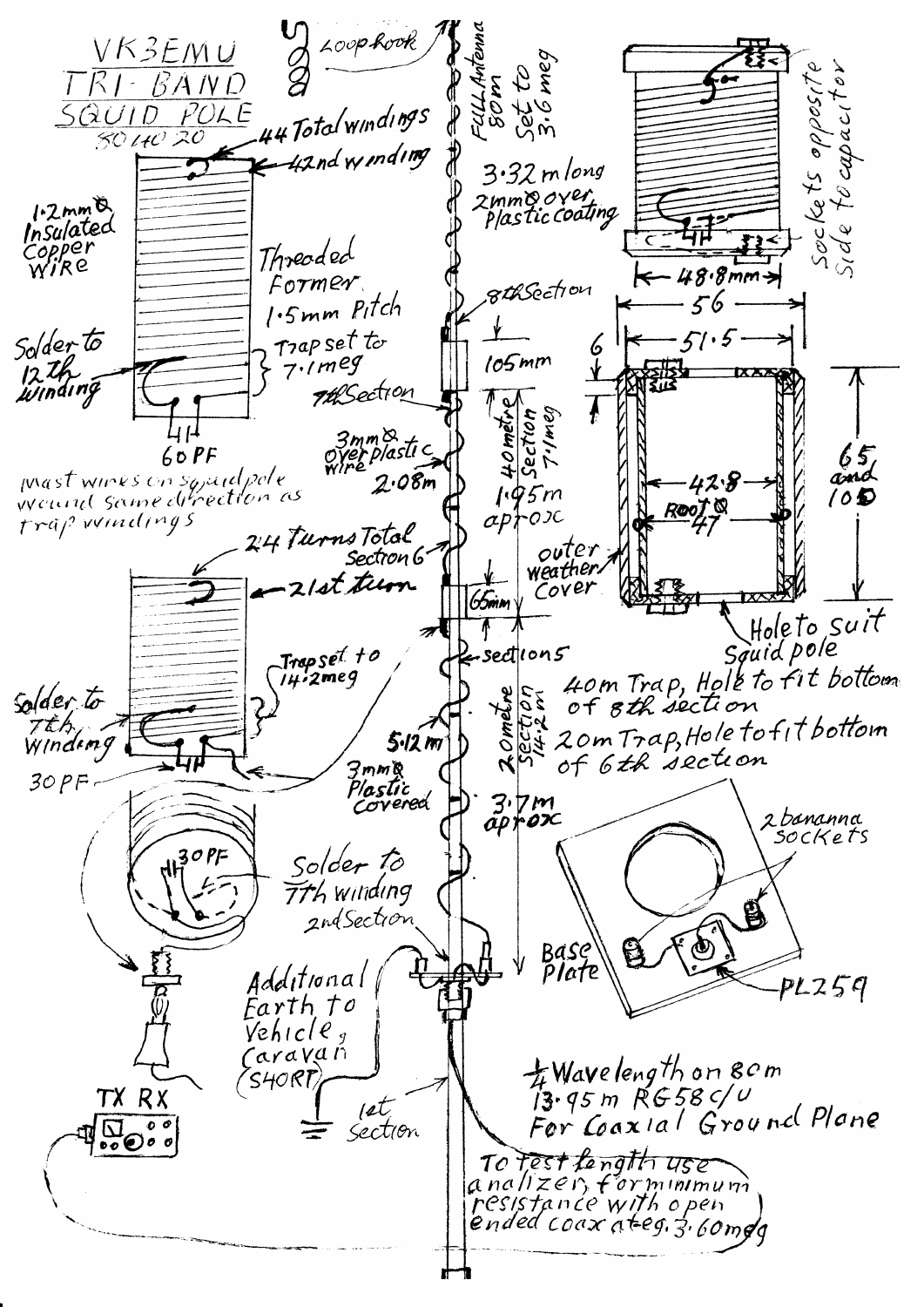## THE VK3EMU TRI-BAND SQUID POLE.

## Tuning Procedure

## 1.

List of items that make up the pole are:-

One 10 section 10M Tunny squid pole from sales@rippletech.com.au

From the base we have one base plate sitting on the top of the first section to attach the coax, earth and antenna wire to.

One 5.12M+ length of 3mm over plastic, insulated wire, the + allows for trimming when tuning this 20M band section,

Fitting the sixth section and sitting on top of the fifth section is the 20M trap.

One 2.08M+ length of 3mm over plastic, insulated wire, the + allows for trimming when tuning the 40M band section.

Fitting the eighth section and sitting on top of the seventh section is the 40M trap.

One 3.32M+ length of lighter 2mm over plastic, insulated wire, the + allows for trimming when tuning the 80M band section.

One small SS wire hook with three loops in it that will allow the end of the wire to thread through.

# 2.

Slide base plate over second section to rest on top of first section with P1259 pointing down and banana sockets pointing up.

Solder the 30pf and the 60pf ceramic capacitors inside the former tubes as drawing indicated. Solder their connecting links to the  $7<sup>th</sup>$  and  $12<sup>th</sup>$  windings as per drawing.

# 3.

Plug the 5.12M length of insulated wire into the coax centre banana socket of the base plate. Wind the 5.12M length of insulated wire around the 2,3,4 and 5<sup>th</sup> section in the same direction as on the drawing of the pole and finishing at the top of the 5<sup>th</sup> and fix there with electrical tape leaving the few cm's of + amount above the tape. The winding direction is the same direction as the trap coils are wound.

# 4.

Stand the extended pole up into position where you want to use it with the base somewhere within .5M near the ground, has to be in this operating position for every test.

# 5.

A length of RG58C/U coax has to be accurately cut to a % wave length for 3.6meg.

Fit a plug to one end, cut to a plus length for 13.95meg and attach to analyser, leave other end open circuit, set to 3.6meg area.

Analyser needs to read minimum resistance at the 3.6meg and ignore the SWR it will be off the scale.

Trim it back till you achieve the 3.6meg area, when coax to long the minimum resistance point will read low in frequency.

When finished attach the other PL259 plug.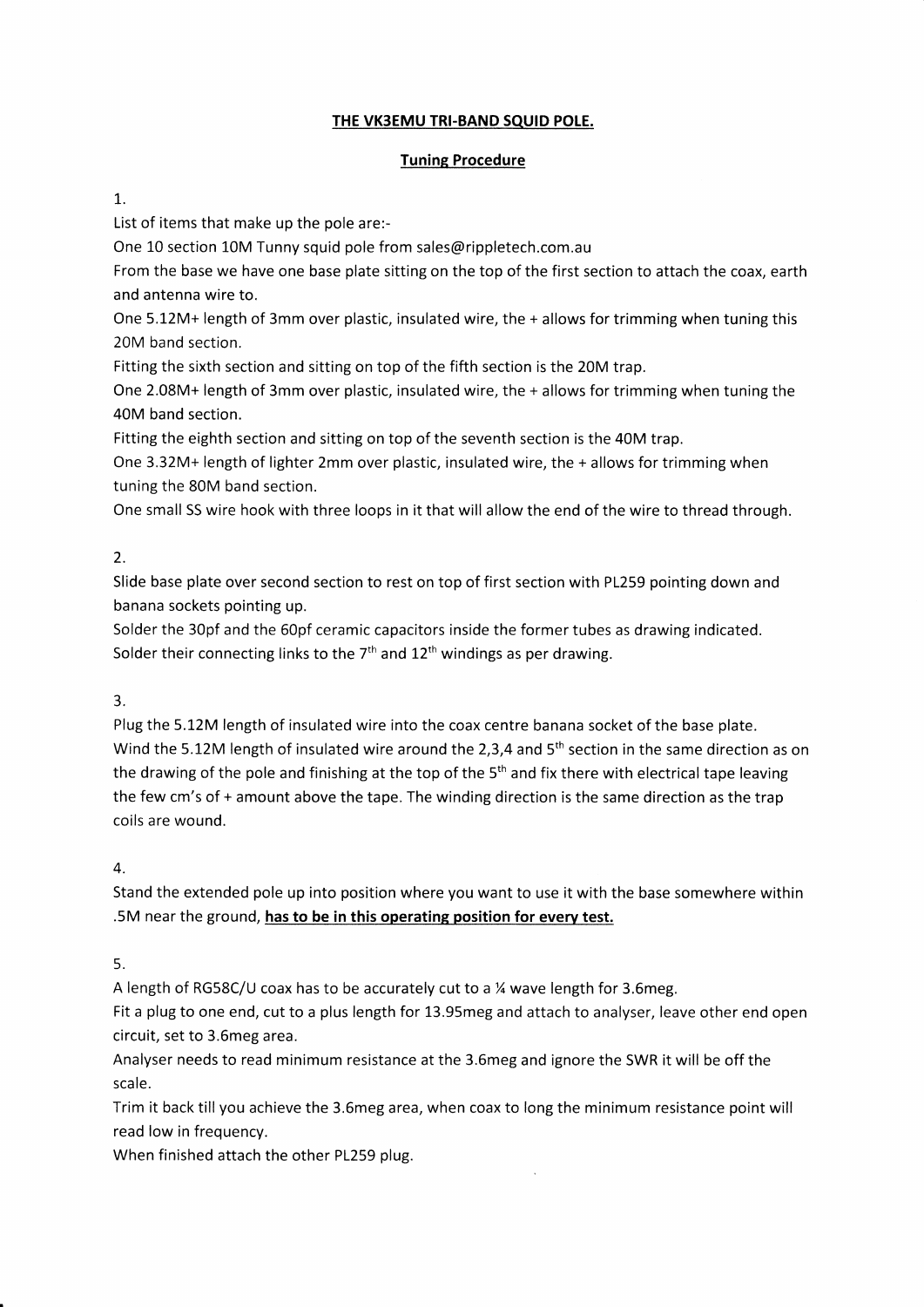#### 6.

Loop once the 13.95M of RGS8C/U coax around the base of the caravan, car and attach one end to the P1259 socket on the base plate and place the other near where you wish to have the transceiver. Attach a banana plug to the shortest piece of 3mm dia wire necessary to go from the earth socket on the baseplate to the body of the car, caravan terminating this other end of the wire with an, for example, alligator clip.

### 7.

Attach your antenna analyser to the coax end that is going to be attached to your transceiver. I use a Comet CAA-500 analyser with the twin needle metre, this I find is very user friendly to the eyes and very easy to use.

### 8.

Switch the analyser on to the 14.2 meg area and find where the swr swings low and the reactance needle shows approx. 50 ohms which has to be low in frequency somewhere below the 14.2m. With the  $+$  length on the wire the swr should be minimal at a frequency lower than the 14.2 meg. Trim the + length till the swr sits about + or  $-$  .05 meg around 14.2 meg. Swing the analyser frequency so the swr goes as low as possible, if it sits above 1.2 to 1 it is mostly because you have a ground plane problem, try a different earthing point on the vehicle You should be able to achieve an almost zero swr, when achieved at 14.2, the little bit of additional hook up wire in the trap will lower the tune up point slightly lower, that is good as it is recommended to always have the antenna slightly inductive for optimum radiation. After trimming the wire, re fit the banana plug so it can now be plugged into the bottom of the 20M trap.

#### 9.

Slide the 20M trap onto the sixth section so it rests on top of the fifth section. Plug the top of the 5.12M wire into the bottom of the 20M trap. Make sure you have shorted the 21,22,23 and 24 windings at the top of the 20M trap coil.

## 10.

Plug the 2.08M+ wire into the top of the 20M trap and wind it around the pole the same direction as the 20M wire and using insulation tape to hold it at the top of the seventh section where the 40M trap will rest later on.

You have soldered the 30pf ceramic capacitor into position and soldered its connecting wire to the seventh winding as per the drawing.

Stand the mast up again.